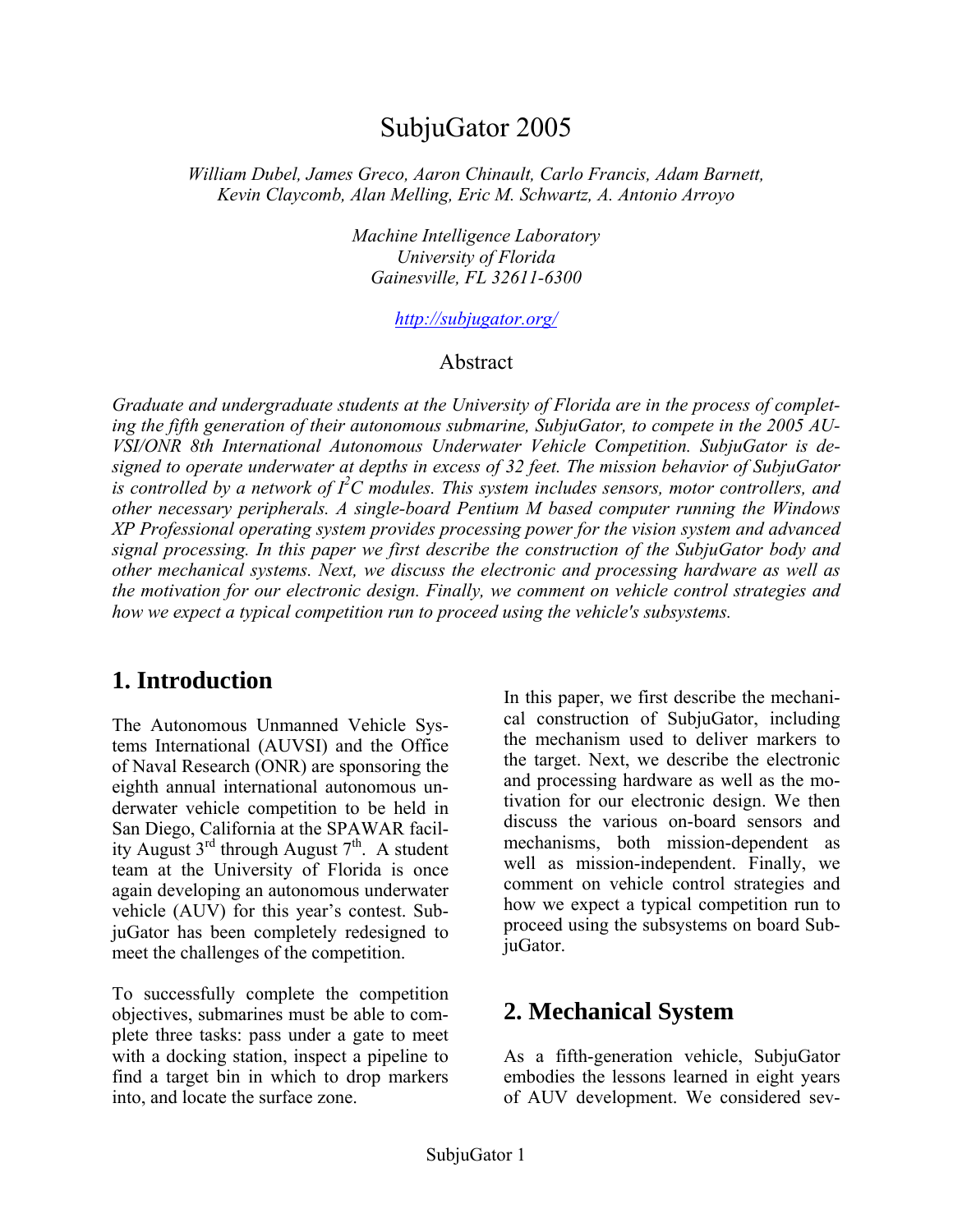eral key design criteria, including survivability in a chlorinated or salt-water environment and its adaptability for different missions through a versatile thruster reconfiguration and future sensor additions. To assist in the mechanical design we developed a computer model of our submarine, as shown below in Figure 1.



**Figure 1: SubjuGator Design Concept.** 

The submarine was designed to be easy to work on and also easy for a diver to manage during the competition rounds. For the divers convenience the kill switch is located above and behind the submarine at a 45 degree angle. The electronics tray is easily removable from the SubjuGator body. Using a slot interface, we are able to simplify our wiring scheme and easily disconnect the electronics. The end caps are held in place by three clips placed 120° apart and two Velcro straps keep the clips from slipping. This clipping mechanism holds the end caps securely while allowing easy access to the internal electronics.

Blending composite materials with a pressure case design, SubjuGator is a compact submarine that fits in a 24" x 18" x 18" box and weighs less than 40 pounds.

## **2.1 Body**

The central core of the body is a 6" by 17". polycarbonate tube. This gave us an inexpensive, waterproof, and lightweight housing that provides a clear front and bottom for downward and forward looking cameras. To complete the pressure case, a rear end cap is made from PVC and a front end cap is made of acrylic. Hard points and carbon fiber mounting plates support the thrusters and external peripherals.

Two thrusters positioned in line with the body provide the submarine with forward and rearward thrust. These two thrusters will also provide yaw control. The three downward thrusters provide the thrust to submerse the submarine and also provide the pitch and roll control. The five thruster configuration (see Figures 1 and 2) was chosen to provide control in all directions, as well as simplify the programming of the PID controller. Each thruster can be individually controlled to thrust in either direction with a range of output power.



**Figure 2: Platform body and thrusters** 

## **2.2 Motors**

All five motors are Seabotix SBT150 sealed thrusters with 3" diameter propellers. At 24V these thrusters provide 6.4 lbs of thrust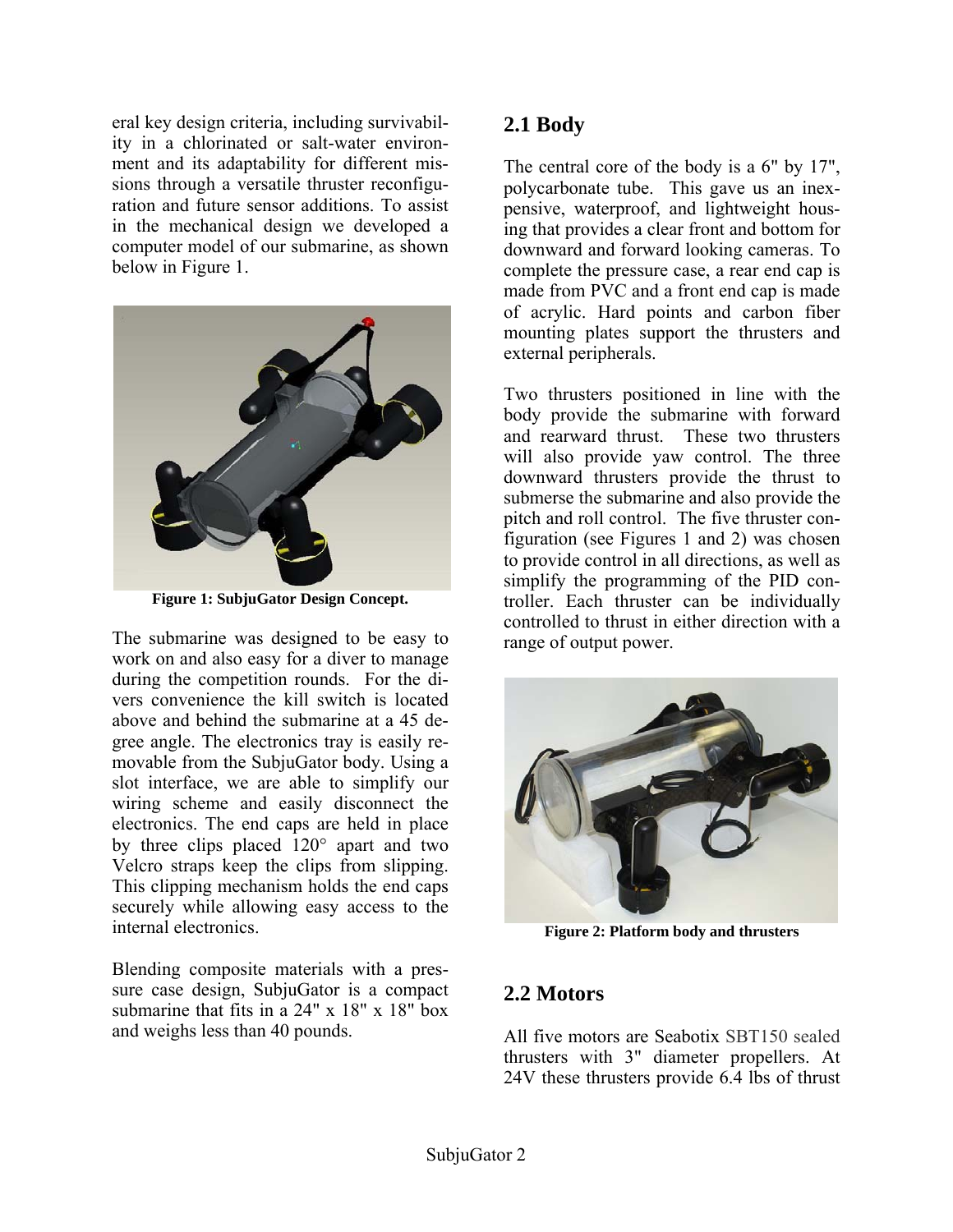and require up to 80 watts. Each thruster weighs 1.5 lbs, adding 7.5 lbs to the total weight of the submarine. The thrusters are rated for a depth of 500 feet, and feature integrated leak detectors and current limiters. For safety, each thruster is shrouded to prevent accidental blade contact.

## **2.3 Through-hull connections**

All of SubjuGator's through-hull connections use SeaCon ALL-WET split series wet mate-able connectors. A kill switch is implemented with a Gianni hermetically sealed push-pull switch that disconnects power from the thrusters and initiates a software motor kill routine. A serial line and connections for the hydrophones are also accessible.



**Figure 3: Through-hull electrical connections** 

To keep the analog signal lines short, the hydrophone amplifier and acquisition board is mounted externally.

# **2.4 Interior layout**

A carbon fiber shelf fitted against the polycarbonate body provide support for all the internal electronics and power. The heavy batteries and are stowed under the shelf to provide a self-righting center of gravity for the submarine, making SubjuGator inherently stable. Electrical connections terminate at connectors on the back end cap of the

submarine (see Figure 3) for efficient removal of the electronics shelf.

# **2.5 Marker dropping mechanism**

The dropping mechanism was designed to safely carry and deliver two markers to the active target and release them when the target is detected. The markers selected for use on SubjuGator are steel bearings with a diameter of  $1.500 \pm .0002$  in. A spherical shape was chosen to simplify the dropper mechanism design and loading procedure.



**Figure 4: Ball dropper holding tube** 

The dropping mechanism is mounted externally on the bottom of the submarine. The mechanism is actuated by a solenoid that frees the steel bearings. Throughout the mission, the mechanism carries the markers within a machined aluminum holding tube (see Figure 4). When the target is detected, the solenoid is activated, pulling a pin that allows the markers to fall onto the target.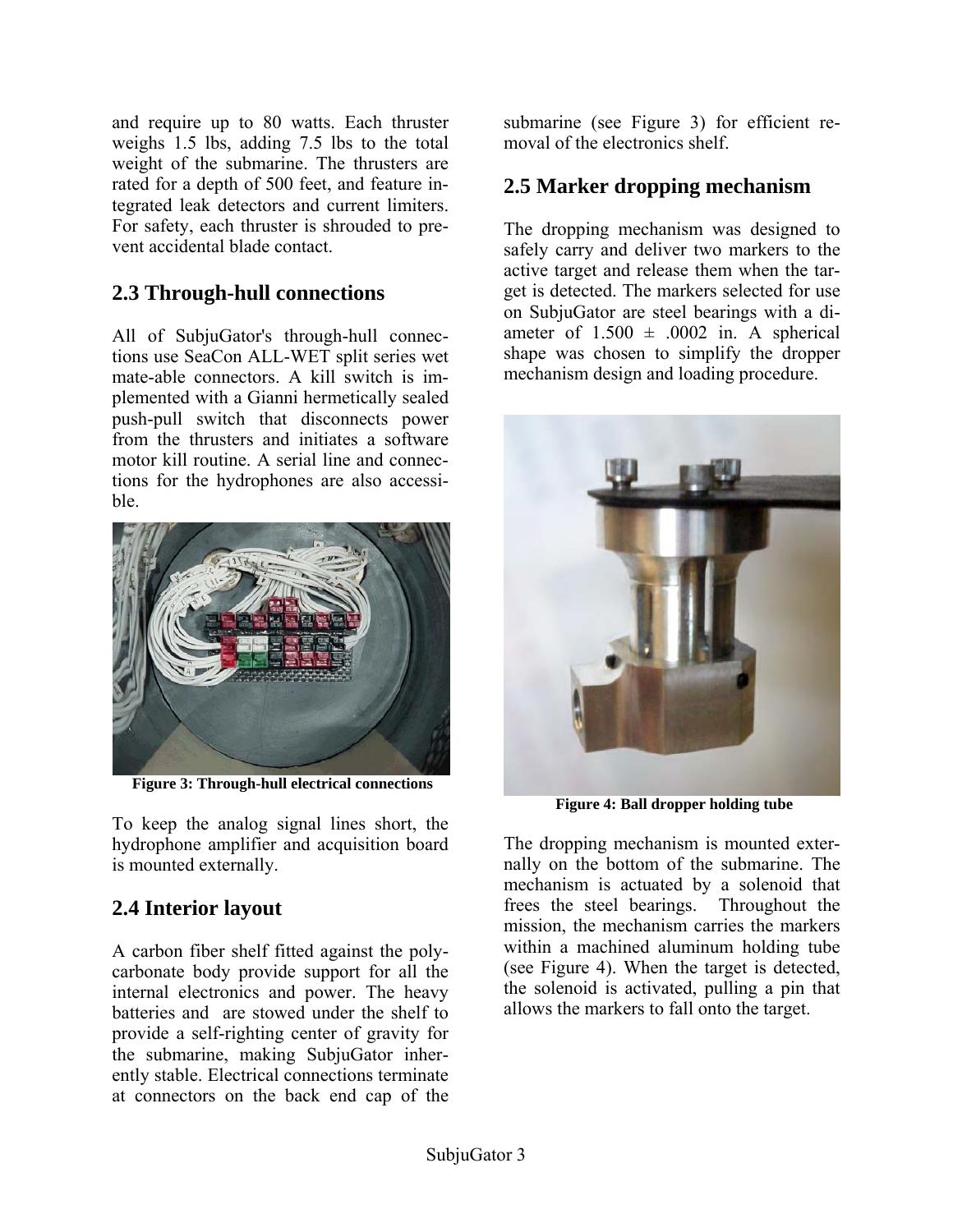# **3. Electrical System**

The electrical system of our submarine consists of batteries, computing resources (x86 microprocessor and microcontrollers), and various sensors that provide environmental feedback to the vehicle. In this section we describe each of the robot's subsystems in further detail.

# **3.1 Power supply**

SubjuGator uses four PolyQuest 14.8V, 4Ah lithium polymer battery packs to power the thrusters and electronics. Each pack is made from four 4Ah lithium polymer cells connected in series. Lithium polymer chemistry batteries are preferable over other battery chemistries because of their higher energy density and lower cell count. Each pack is rated to continuously source 48A; since the submarine will draw a maximum of only 20A, the batteries will produce a very linear voltage until the packs run out. This will allow the submarine to provide the same performance throughout the life of the battery.

For the drive system, SubjuGator uses three of the 14.8V, 4Ah lithium polymer batteries connected in parallel. This provides the submarine with a 14.8V, 12Ah battery for the thrusters. The worst case run time of the submarine is estimated to be 36 minutes; each of the five thrusters will draw 4 amps maximum, producing a 20A maximum current draw.

The submarine uses a single 14.8V, 4Ah lithium polymer battery to power the electronics system, including the networked sensors and single board computer.

# **3.2 Computing**

The various tasks of the computing system on SubjuGator demand different approaches. The vision system requires a powerful processor to perform real-time scene analysis. Thus, an Advantech PCM-9380 Pentium M 3.5" embedded single-board computer is implemented for on board processing. The subsystems and sensors of the AUV are integrated using Atmel AVR microcontrollers. The microcontrollers make higher level decisions and control analog and timing related interfaces.

#### **3.2.1 Microcontrollers**

The core of the SubjuGator computing system is a network of about fifteen  $I^2C$  interfaced ATmega8 modules. The ATmega8 eight-bit microcontrollers have a multitude of peripheral capabilities that lend themselves to easy implementation of sensor and control units. Each microcontroller has a specific task such as controlling a motor, reading a compass, or collecting hydrophones results. This distributed system allows for circuit/software problems to be quickly isolated and thus debugging is much easier than in a conventional centralized system.

The only sensors not integrated directly to the microcontrollers are the cameras and the hydrophones (which require preprocessing to obtain the desired information).

#### **3.2.2 Altera FPGA**

An Altera Cyclone EP1C3T144 FPGA serves as the hydrophone data acquisition device. For further information on the hydrophones, please refer to section 3.4.2.

#### **3.2.3 Image processor**

Image processing is handled by an on-board SBC (Single Board Computer). The Pentium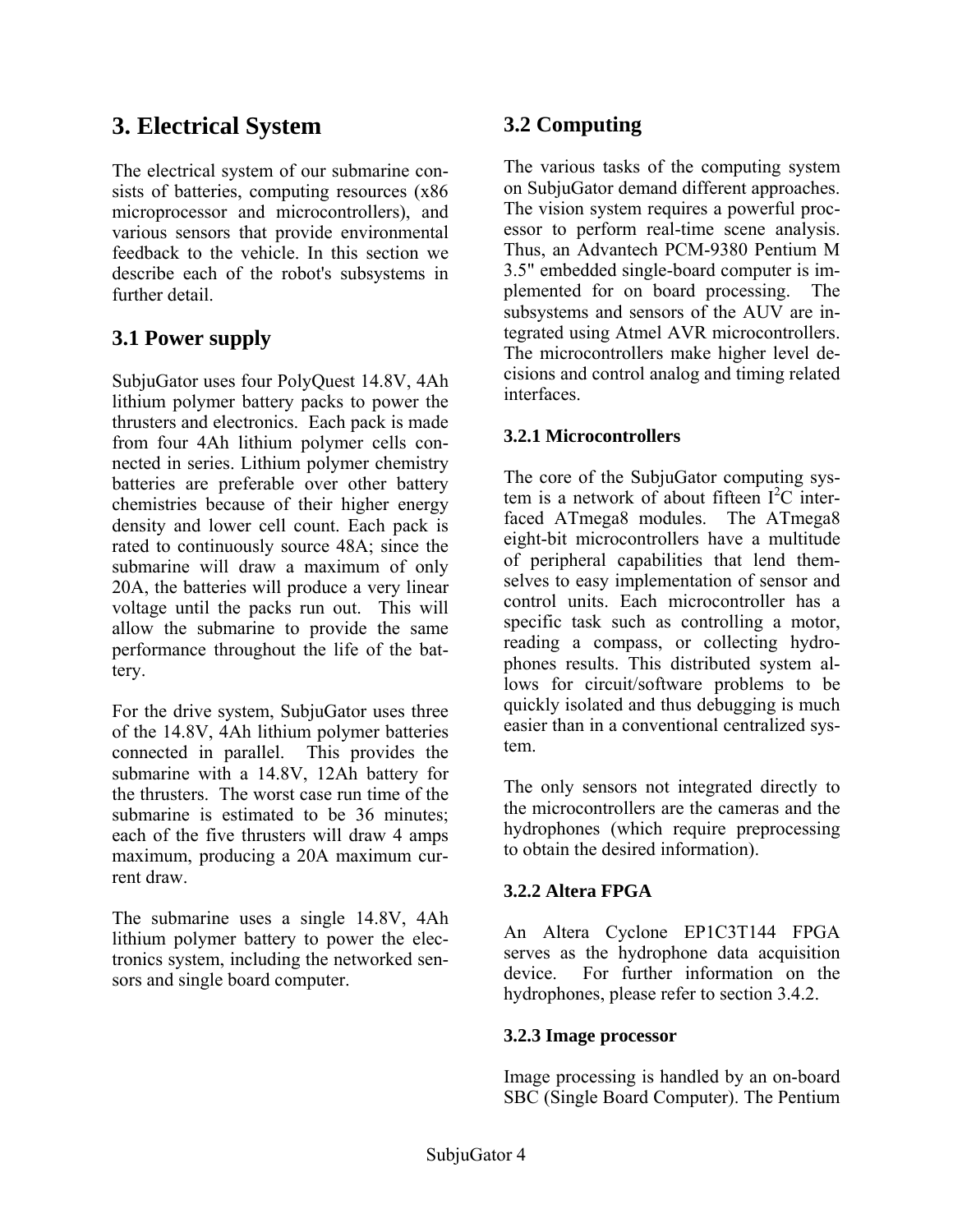M based 1600MHz board has 1GB of RAM, 60GB hard drive, USB 2.0, and runs Windows XP Professional. The 5.75" inner diameter of the submarine and the computationally intensive computer vision algorithms influenced the decision to go with the Advantech PCM-9380.

#### **3.2.4 Wireless system access**

A communications interface between a base station and the vehicle utilizes a wireless Ethernet  $(802.11b/g)$  connection with up to a 54Mb/s data path. We are using a USB to 802.11b wireless solution. This allows remote access to SubjuGator's computer, FTP, and simultaneous programmer access for parallel code development and debugging. Wireless access is only reliable when the vehicle is surfaced.

Near surface testing of the submarine is performed by remote operation through software running across the wireless link. By viewing the real-time sensor data, we can tune most aspects of the submarine's intelligence and control, including PID coefficients and arbiter modes.

## **3.3 Navigational sensors**

For even the most basic operation, an AUV must be able to maintain a heading, depth and attitude. Regardless of mission specific operations these sensors provide basic AUV control.

#### **3.3.1 Digital compass**

SubjuGator uses a TCM5 compass (see Figure 5) from Precision Navigation. With a triaxial magnetometer and a microprocessor, this compass generates heading, tilt and roll information throughout its operational range. This sensor interfaces with a serial port on an Atmel microcontroller.

The compass provides a set of outputs that, when combined with a subset of the desired parameters, determine some of the error inputs to the PID controller.



**Figure 5: Precision Navigation TCM5 Compass** 

#### **3.3.2 Depth sensor**

Depth measurements are gathered with a Measurement Specialties MSP-300 series pressure sensor. This sensor is rated to 100 PSI, with a rated accuracy of +/- .25 PSI, and outputs an analog voltage between 1 and 5 volts. This translates to a depth resolution of  $+/- 2$  inches. The depth sensor interfaces with an A/D converter on an Atmel microcontroller. This is used as an error input to the PID controller.

## **3.4 Mission-specific sensors**

To complete the mission objectives, submarines will need sensors specific to each of the three tasks. SubjuGator will use a compass to pass under a gate and point in the general direction of the docking station. Computer vision is used to find the docking station. The first task is completed by pushing over the omni-directional light source that represents the docking station.

The vision system is again used to inspect a pipeline to find a target bin. To complete the second task, the submarine needs to drop its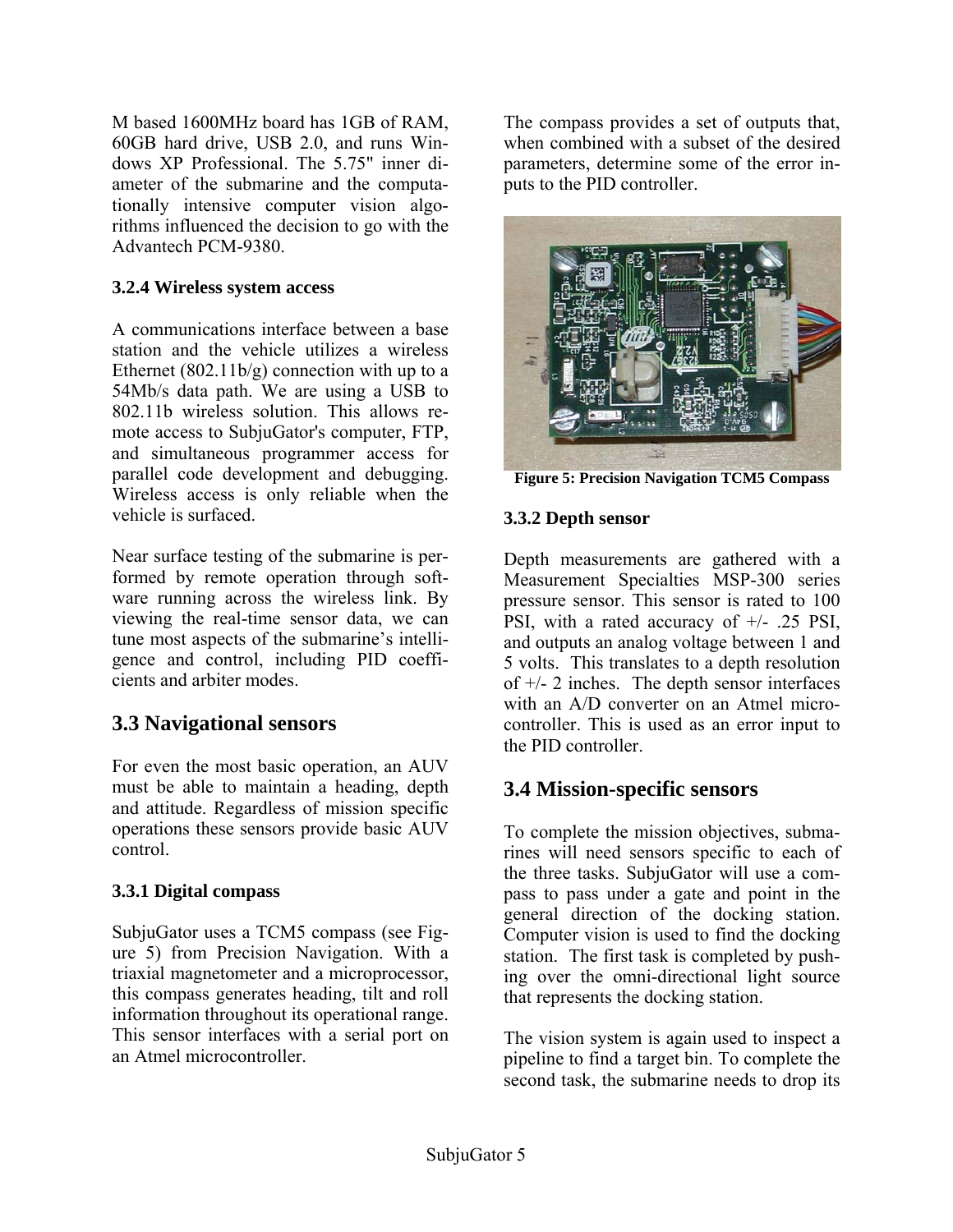markers into the target bin. The pipeline is represented by orange PVC panels and the target bin will be found as a 12" square black box inside a white amorphous shaped area.

Finally, for the third task, SubjuGator will use its hydrophone system to locate the surface zone where the submarine will surface.

The surface zone is marked by an acoustic pinger resonating at a specific frequency every couple seconds.

#### **3.4.1 Computer vision system**

The on board SBC **takes** in video feeds from two USB cameras. Both cameras are mounted inside the transparent pressure case. One camera is mounted behind the clear acrylic end cap and the other is mounted in the back of the sub facing directly down.

We use simple thresholding algorithms to detect the flashing light on the docking station.

The light source normally flashes at three Hz; when docked, the frequency changes to seven Hz. The submarine steers toward the docking station until it detects a change in the frequency of the light source.

After docking with the light source, the submarine searches for the pipeline. Finding the the pipeline requires a more robust vision algorithm. In testing we found image noise and scene complexity to be a problem with underwater image analysis. To address this, we begin by pre-filtering the image with Perona and Malik's nonlinear diffusion filter. [2] This simplifies the image by removing texture and noise while preserving strong edges. Figure 6 shows both an original test image and the diffusion filtered image.

Linear diffusion is analogous to the physical process of diffusion. This is modeled in the heat equation,

$$
\frac{\partial H}{\partial t} = \nabla \cdot (\mathbf{d} \nabla H),\tag{1}
$$

where H is the concentration (temperature) and d is the diffusivity (thermal conductance).

In nonlinear diffusion, the diffusivity becomes a function of the concentration gradient,

$$
\frac{\partial H}{\partial t} = \nabla \cdot ((d\nabla H)\nabla H),\tag{2}
$$

where the diffusivity equation, d, is defined as

$$
d\nabla H = 1 - \exp\left(\frac{-C_m}{\left(\frac{\nabla H}{\lambda}\right)}\right).
$$
 (3)

The constant *Cm* is automatically calculated for each value *m* to make the flux ascending for  $x < \lambda$  and descending for  $x > = \lambda$ . only free variables are ∇*H*, *λ* and *m*. As ∇*H* is the image gradient, only two parameters need to be set: *λ* and *m*.



**Figure 6: Original image (left) and nonlinear diffusion filtered image (right).**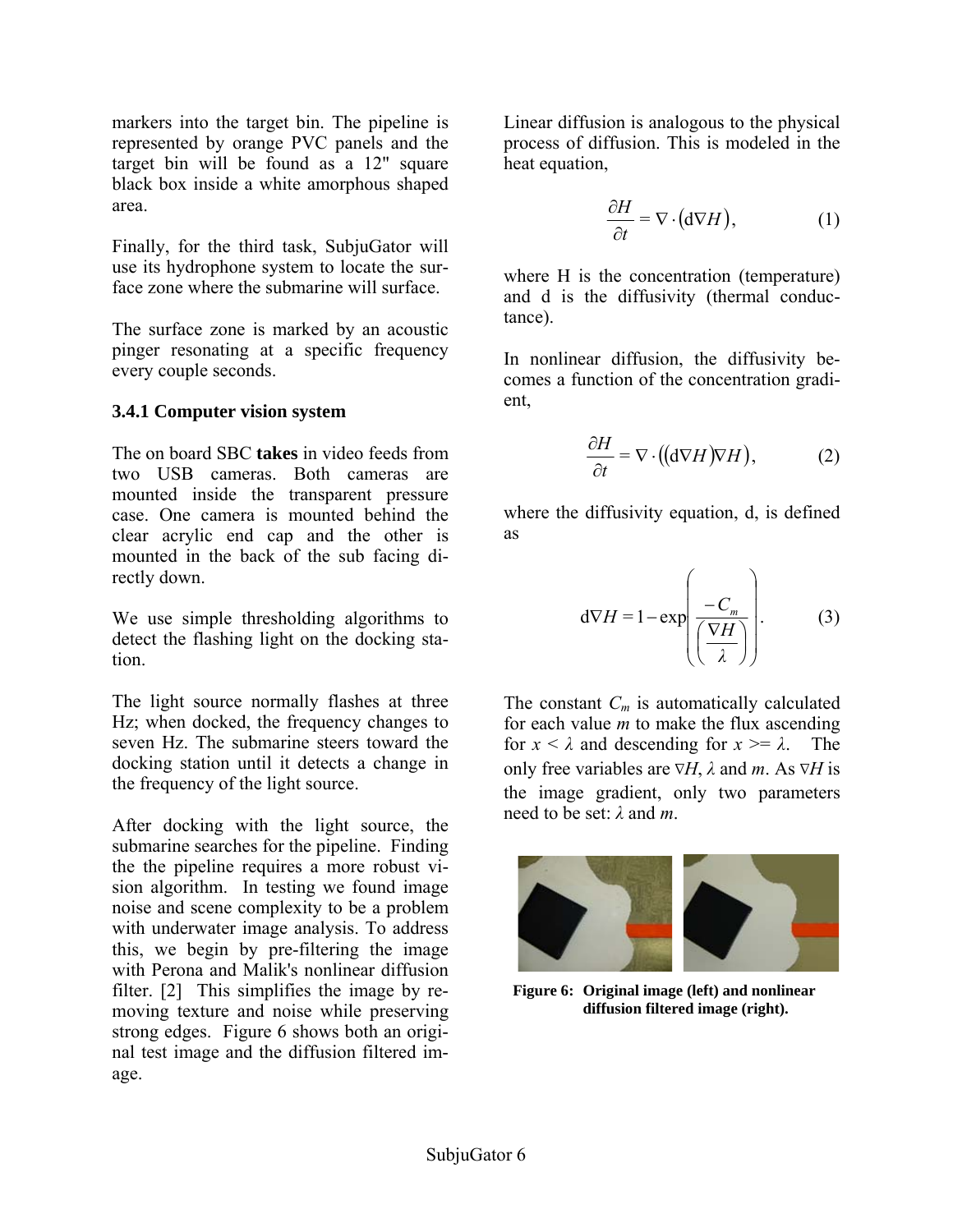After pre-filtering, the image is characterized using a Gaussian Mixture Model  $(GMM)$ ,

$$
p(x|\theta) = \sum_{k=1}^{n} w_k N(x, \mu_k, \Sigma_k),
$$

where *n* represents the number of Gaussians in the model,  $\mu$  the mean,  $\Sigma$  is the variance, and *w* is the weight of the  $\overline{k}^{\text{th}}$  Gaussian component.

The multi-dimensional Normal function, *N*, is defined as,

$$
N(x, \mu, \Sigma) = \frac{1}{2\pi |\Sigma|^{\frac{D}{2}}} exp(-\frac{1}{2}(x - \mu)^{T} \Sigma^{-1} (x - \mu)).
$$

A GMM is trained for each of the three major classes to be encountered in this stage of the competition: Water/pool floor, pipeline, and break in the pipeline. While the training of a single Gaussian can be done using Maximum-Likelihood estimation, multiple Gaussians have no closed-form solution and require the EM (Expectation-Maximization) Algorithm to iterate to a solution. The EM algorithm guarantees the convergence of the models parameters, θ, to a local maximum.[1]

The GMMs generated in training are then continuously evaluated during the mission. Once the pipe object is found, it is followed until the break in the pipe is located using the same procedure. The sub then attempts to lower itself to an appropriate depth to drop the markers.

#### **3.4.2 Hydrophone System**

The hydrophone system consists of four basic stages that aid in obtaining and processing the signals transmitted by a target's pingers. These stages are:

- 1. Hydrophones
- 2. Amplifier/Filter
- 3. FPGA
- 4. Processing in MATLAB

The hydrophones provide a means with which to detect acoustic vibrations in the water, such as the signals transmitted by the pingers corresponding to the surface zone. SubjuGator utilizes three hydrophones mounted in a triangle configuration to create the geometry needed to identify the direction from which the received signals originated. When the hydrophones detect a transmission from a pinger, they are only capable of producing a signal ranging from 50 mVp-p to 200 mVp-p, depending on the strength of the pinger's signal.

Because of their weak signal strength, the three hydrophone outputs are fed directly into an amplifier circuit, consisting of 3 instrumentation amplifiers (one for each channel), where the signal is amplified by a gain of approximately 100 to 200 V/V. Then a DC offset is applied to the signal to align the bias point of the signal with the reference voltage in the A/D chips which follow the amplifiers.

The amplified signal is then fed into an A/D chip (again, one for each channel). The chip used is the Texas Instruments (Burr-Brown) TLV1572. The A/D is used to sample discreet portions of the analog signal and construct a sine wave for each hydrophone. The resulting three sine waves are then passed on to the FPGA for further processing.

The FPGA, takes the three digitized signals and judges whether or not they are the signals of interest. This is done by means of a state machine and two comparators. The state machine is simply in charge of collecting the data from the A/D chips in parallel. Each sample from the A/D comes in as a 12 bit word, however we are only interested in 8 bits bits of precision. These 8-bit values are then compared to two threshold values to determine if the signals will be processed.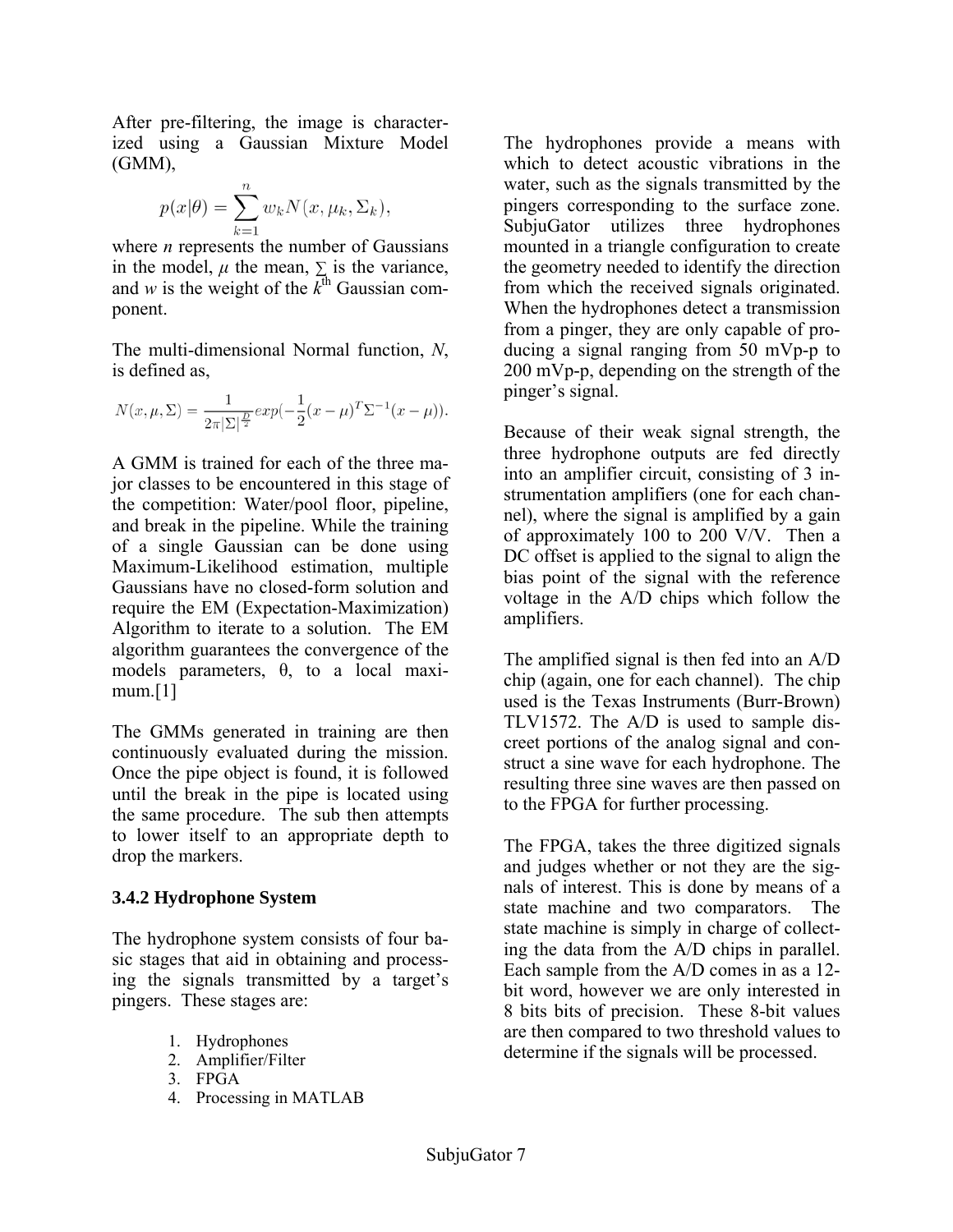The next part consists of four RAM modules. Only three are used (one for each hydrophone) at one time. The fourth is there to serve as a backup channel in case one of the other channels gets damaged. Once the threshold has been passed the next 1024 samples on each channel are stored into the RAM modules. This is done by another state machine which controls the rest of the FPGA processing. This state machine serves two purposes: filling the RAM and sending out the data serially. After the RAM has been filled, each signal is output serially to a PC board to be further processed in MAT-LAB.

The ultimate goal of our system is to orient the submarine to the heading of the active target's pinger. This is accomplished using control strategies, discussed in section 4.

# **3.5 Solenoid**

A solenoid is mounted with the ball dropping mechanism outside the submarine on a platform. The purpose of the solenoid is to retract a rectangular pin, actuating the marker dropping mechanism and releasing the markers onto the target. The dropping mechanism and markers are discussed in section 2.5.

The solenoid is triggered by a transistor circuit. When the circuit receives a logic high signal from the ATmega8 interface controller, the signal activates a transistor which grounds the solenoid and allows current to flow. The solenoid in turn actuates the dropping mechanism to drop the markers onto the target.

# **4. Vehicle control and strategy**

# **4.1 PID controller**

Control of the submarine is implemented using a proportional, integral, derivative (PID) based controller. This general control technique is used in four independent PID algorithms that calculate compensator values for four different degrees of freedom. These are pitch, roll, depth, and yaw for which feedback is attained through the depth sensor and compass unit. The controller a value for each thruster based upon the relevance that each compensator has towards the thruster's effect upon the submarine. This relevance is determined by internal gain settings defined during testing. Each motor is independently affected by each of the four degrees of freedom giving the submarine full autonomy to navigate into any direction or position.

The continuous equation is converted to its discrete-time equivalent and the errors are calculated from the difference between the current and desired heading, pitch, and depth, using the following equation:

$$
m(t) = K_p e(t) + K_i \int_0^t e(\tau) d\tau + K_d \frac{de(t)}{dt}
$$

In the above equation,  $m(t)$  represents the motor value and *e*(*t*) represents the error at time step *t*. The individual gains  $(K_p, K_i, K_d)$ are tuned through repetitive testing at various depths and operating conditions. For each of our possible speed and depth range configurations, we maintain a separate set of control parameters. These parameters are determined through experimentation and simulation. (Figure 7 shows the submarine in the water during the tuning of these control parameters.) The PID controller was initially designed in MATLAB and ported to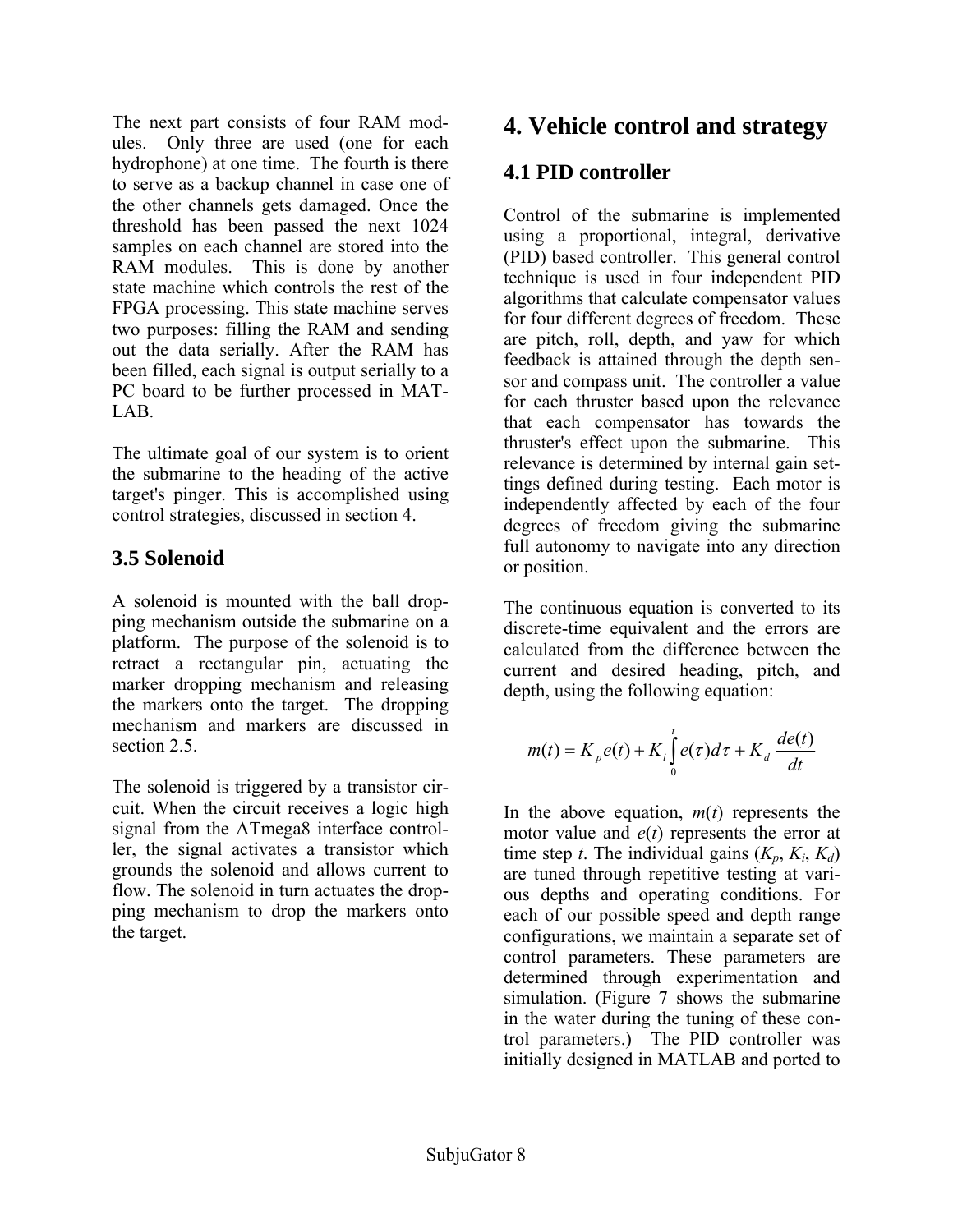the ATmega series microcontroller for control in the submarine.



**Figure 7: Testing the PID control of SubjuGator** 

Depending on the mission task, the error inputs for the PID control are determined by the arbiter. For example, during the docking task, the computer vision algorithm will determine the error input for the PID control, along with the depth, pitch, and roll sensors. During the surface zone mission task, the hydrophone processing error would be input to the PID control in place of the vision processing error.

# **4.2 Arbiter**

Each of the sensor analysis processes makes heading, speed, and/or depth requests to improve the position of the submarine in relation to the targets. Due to the various strengths and weaknesses of particular sensors, and the occasional sensor anomaly, these requests may sometimes conflict. Therefore, we have implemented an arbiter, a rule-based algorithm specifically tuned for the competition environment, which is

tasked with deciding on the next action for the submarine, given the various, possibly erroneous, sensor inputs.

Our solution to locating the correct target and delivering our markers to the target will logically proceed as follows: The submarine will dive to a predetermined depth and travel through the validation gate. It will continue on its course following the light using the camera system and vision code until the docking station is pushed over.

The vision system will then look for the pipeline, following the course of the pipeline until it finds the amorphous blob. The vision system will then center the submarine over the target bin and drop the markers. After dropping the markers, the hydrophone system will then tune itself to the frequency of the pinger and the submarine will travel towards the signal until the surface zone is reached. The surfacing of the submarine will signify the end of our run.

# **5. Acknowledgments**

We would like to thank Harris Corporation, UF's College of Engineering and UF's Department of Electrical and Computer Engineering for their continued and substantial support of Team SubjuGator. We would also like to thank Lockheed Martin Corporation for their financial support as well as extend a thank you to Altera, the Gainesville section of IEEE, Microsoft, EFlight-Packs.com, and Seacon. We would especially like to thank to our faculty advisors for all their support, encouragement, and advice. Thanks also go out to the previous SubjuGator team members who have contributed to the legacy of SubjuGator. Finally, we are grateful to the many other members of the Machine Intelligence Laboratory (MIL) who have helped over the last year with our sub, especially Sean Cohen.